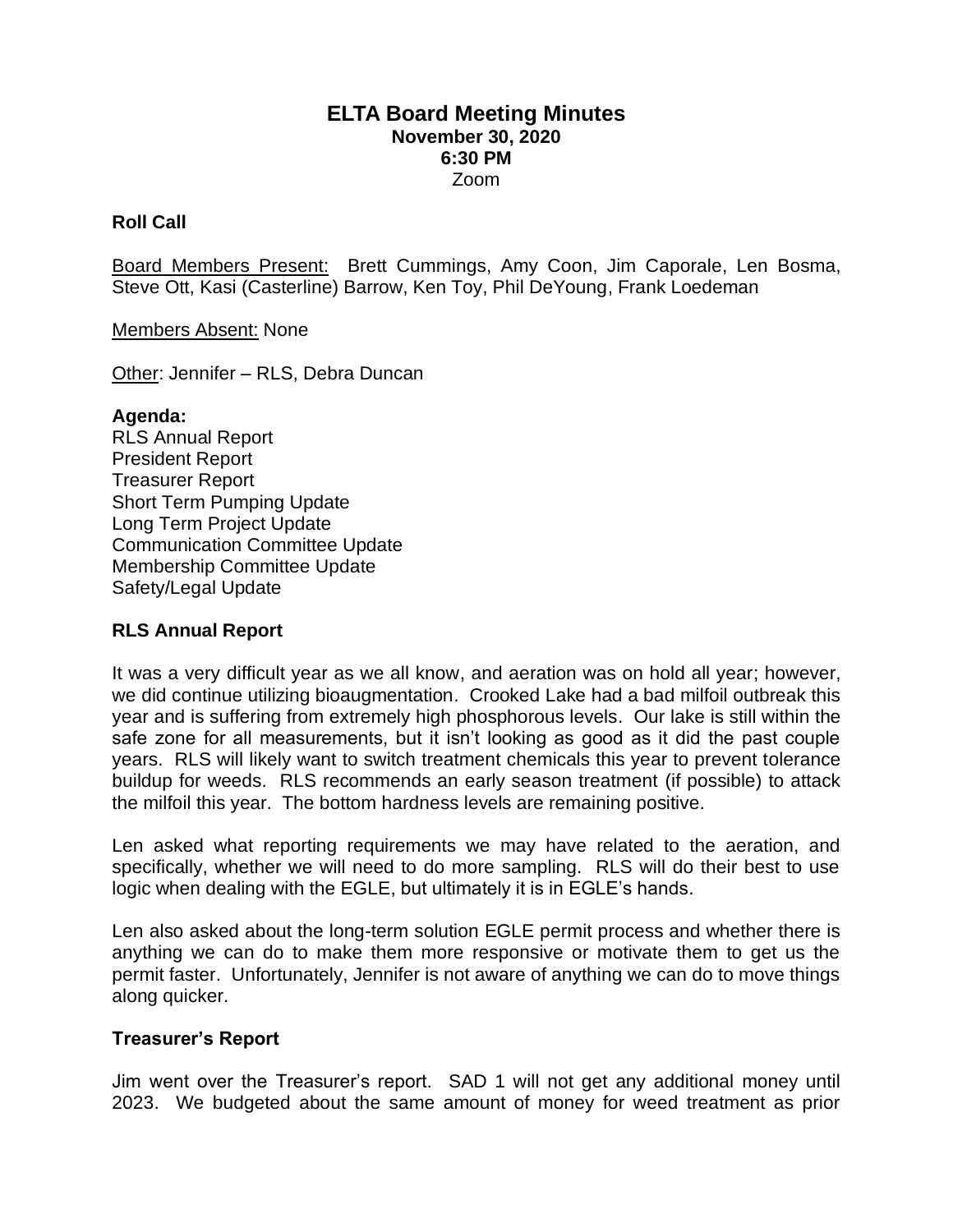years. We budgeted \$45-50k for bioaugmentation and another \$25k for reimplementation of the aeration pumps assuming we can get them going this year. It is believed that we will be in good shape absent a significant unforeseen expense.

# **Lake Quality**

We have a lot of unknowns with aeration next year, but we are hopeful that we can redeploy the equipment. As of right now it looks like goose roundup will be back on for next year, but we won't know until spring approaches. Everyone approved renewing RLS's contract for 2021. It was noted that Jennifer has been very helpful in both the short term and long term dewatering projects.

# **Short Term Pumping Update**

All of the necessary easements were acquired, and the equipment will stay in place. There were many hurdles and significant opposition on the other side. Jim Roberts and another individual came through in a big way by purchasing the Fleck's property to sway the votes and get the easement. We will keep putting pressure on EGLE to increase our pump rate. In addition, if Crooked hits their target, we will push to get our rate increased.

# **Long Term Project Update**

Len and Amy are very frustrated. EGLE has had the report since June and it has not done anything with it. The attorney is telling us not to reach out to our contacts at EGLE. Jeff Vanbelle is going to host a meeting and introduce us to the new drain commissioner. Jeff won Cass County so he will be leaving. Christine Morse is willing to assist as well. We have asked for the petition to go forward and not wait on the permit. We will revisit in a month if we haven't heard anything new from EGLE.

## **Communication**

Everything is status quo. We need 3 newsletters before May. The next newsletter will need to go out ASAP – target to have a draft done by the end of the week. Kasi offered to get more involved with the newsletters going forward to help Ken get somethings off his plate. There were discussions about electronic newsletters and how we were going to deal with it going forward.

### **Area Rep/Membership**

Stickers were delivered to those that paid and additional contact was made in the form of a letter to those inviting them to join. We are at 248 members.

## **Legal/Safety**

Steve had a question about golf cart use on roads. There was general discussion about what we are seeing and whether or not it was worthwhile to include in a publication of some sort. It was decided that the board should not get involved with golf carts at this